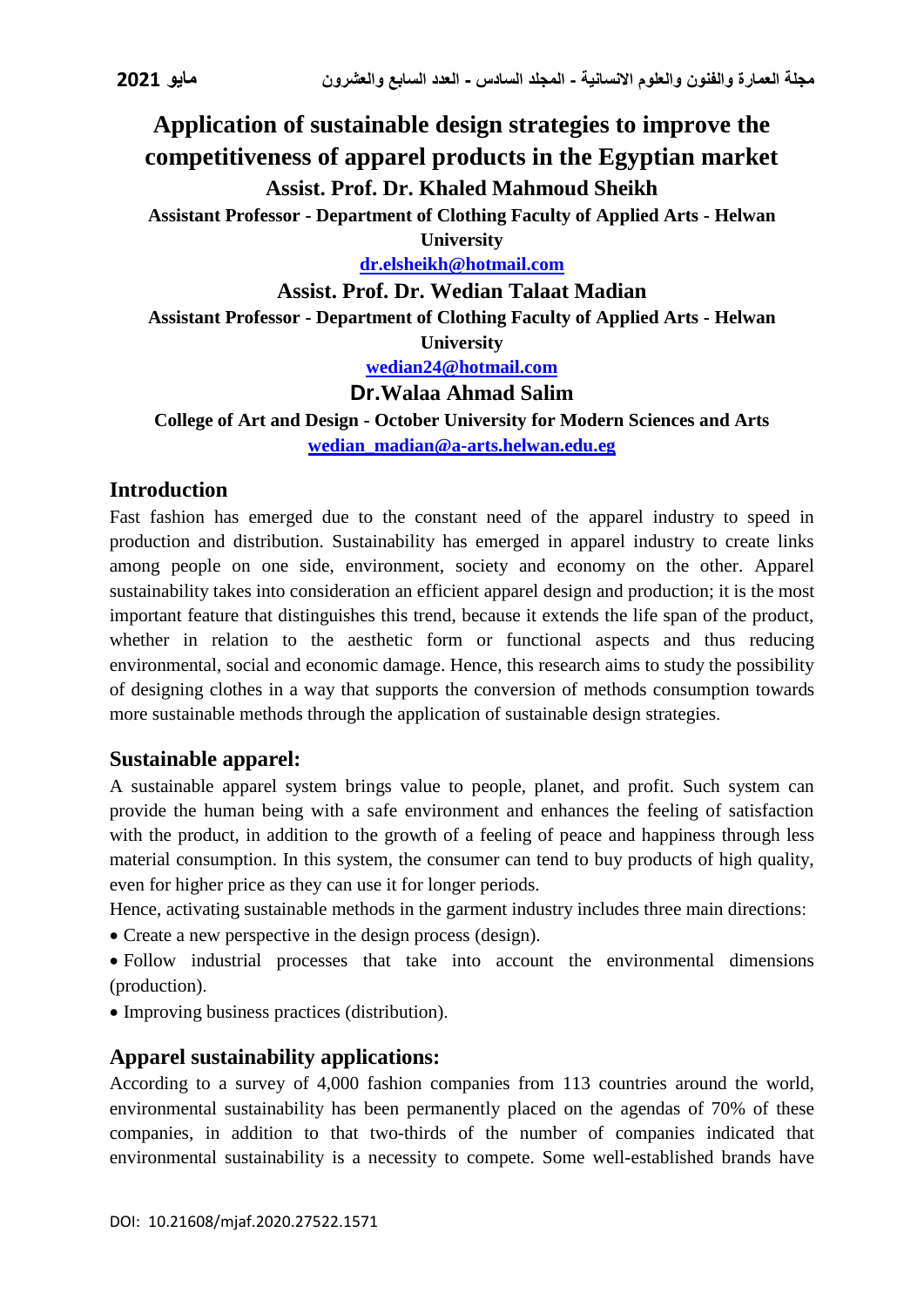developed strategies for apparel design and production sources such as H&M, Levi's, Patagonia, and Sekem.

# **Apparel sustainable design strategies:**

Designing apparel in the context of sustainability is related the processes of designing, producing, distributing and consuming products to benefit the environment, society and the economy. Researchers developed many systems that suggest sustainable apparel strategies to guide designers towards practices green apparel. "The wheel of eco-design strategy" or "lifecycle design strategies" is one of the most important systems in this field. It considers eight main eco-design strategies, which are developing a new concept, choosing low-impact materials, reducing environmental impact during use, limiting the use of resources, improving each of the manufacturing techniques, the distribution system, the consumption life, and the end-of-life system of the product.

Sandy Black has also developed a set of guidelines for a sustainable apparel design that include waste reusing, recycling, up-cycling, repairing, remodeling, re-designing, waste reduction, creating long-term products, designing multi-functional apparel and using ecological materials, uniform materials and new technologies.

Later, Allison Guillet developed a format to compare sustainable design strategies by traditional design process, aiming to shape a sustainable future and change the way of dressing life cycle stages. According to this form, sustainable apparel design considers the use of design strategies affecting the system as a whole, starting of the initial drawing stage, ending by final product. Among the goals of sustainable apparel design is to increase the emotional value of the product, and the consumer's attachment to it, and thus to prolong the life span of the product, which essentially requires the designer to meet the basic consumer needs in addition to aesthetic functions.

# **Practical study**

**Method:**

Tools:

- Design tools (papers, films, computer-drawing programs).
- Ouestionnaire.
- The Social Sciences Statistics Program (SPSS).
- Google Forms.

A sustainable design strategies proposed by the research has been designed, depending on the level of each strategy during the life cycle of the garment.

# **Production strategies**

**Reducing the impact of materials and stages:** Selected materials can be recycled easily and not harmful to the environment, two basic raw materials were adopted, Poplin (96% cotton, Spandex 4%) and voile (100% cotton).

**Durability:** Researchers tested the quality of the fabric used in terms of dimensional stability and resistance to friction and tearing. Fabrics were tested for friction resistance, tensile strength, and air permeability.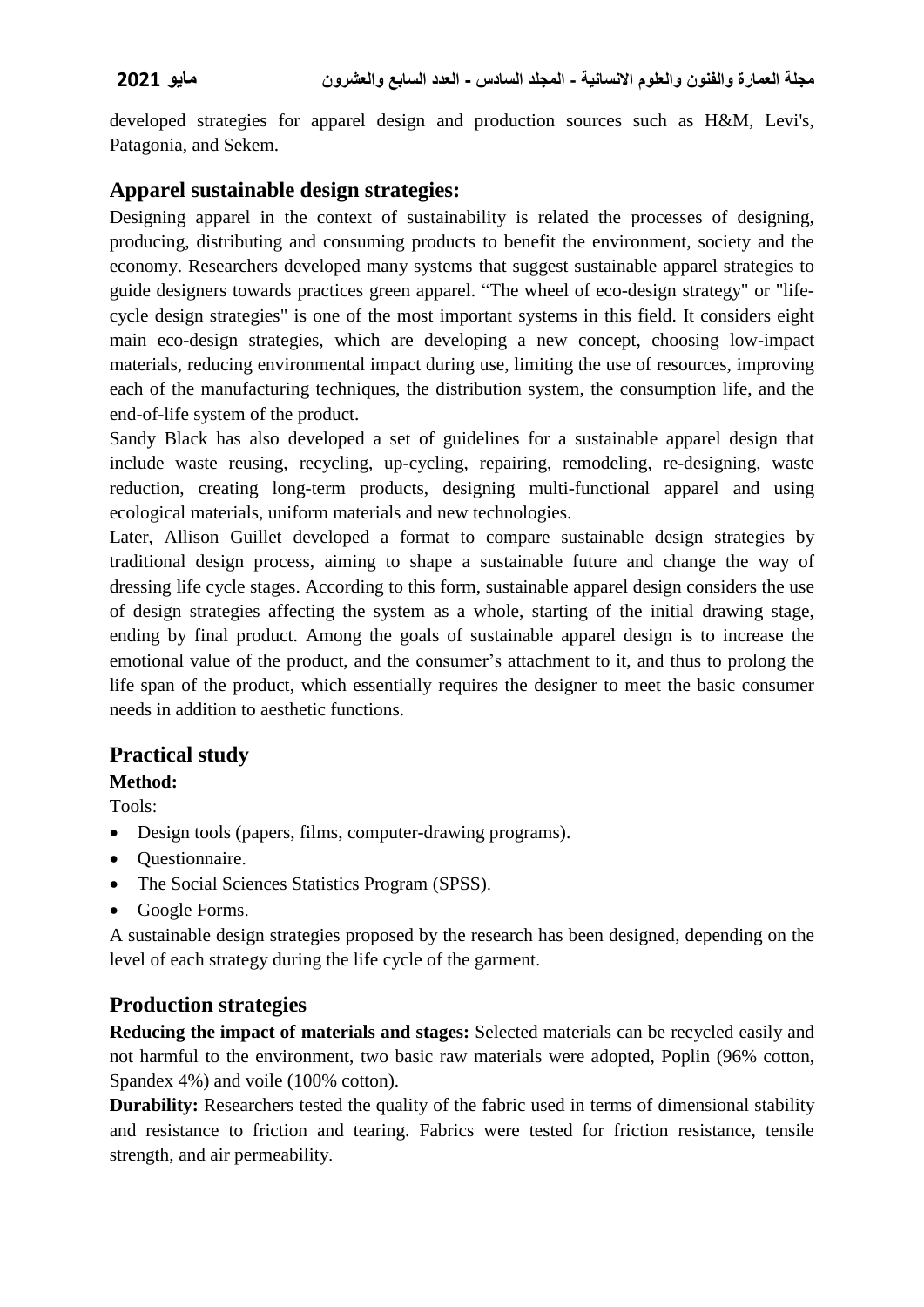**Optimal use of raw materials and stages:** The research considered reducing waste in raw materials during operations in addition to reducing freight and transportation operations as much as possible to reduce fuel emissions; therefore, raw materials from local markets were used.

#### **Consumer strategies**

**Design for the need:** Researchers focused on production techniques, sales methods, aesthetic needs of products that meet the needs of the consumer by following the design elements and foundations that fit international fashion trends.

**Emotional association with the product:** One of the elements that impedes the consumers' desire to acquire specific clothes is the aesthetic component, and the reason for this lies in the design concept of the emotional connection with the product or emotional design.

### **Proposed designs**

"Egyptian Fingertips" was the theme for the proposed collection. It aims to consolidate the meanings associated in identity through the Egyptian craft of distinctive hand embroidery in North Sinai targeting to achieve design sustainability in the Egyptian apparel industry. SS2020 fashion trends were followed, in addition, to benefiting of the silhouettes of women's robes in North Sinai.



**Inspiration board, designed by researchers**

A set of (20) designs were produced, according to the set of suggested sustainable design strategies during preparation. Strategies were divided into two levels; "productive" level was devoted to general strategies that apply to all designs and "consumer" strategies followed them individually for each design, as these strategies affect the purchasing decision-making process when shopping as well as in the next consumption stage.

### **Research instrument design**

A questionnaire method was used to determine the extent of achieving sustainability in women's apparel design by applying the suggested design strategies of the research.

Data was analyzed using the SPSS program to identify the evaluation of the designs according to the specialists, researchers implemented the five designs that obtained the highest ratios in the MOWA product range.

Based on these results, design aesthetics and its function are elements that influence consumer preferences and requirements. The aim of research as application of sustainability strategies in producing proposed designs was to achieve both aesthetic features and functional specifications, on which the emotional value of the apparel increases.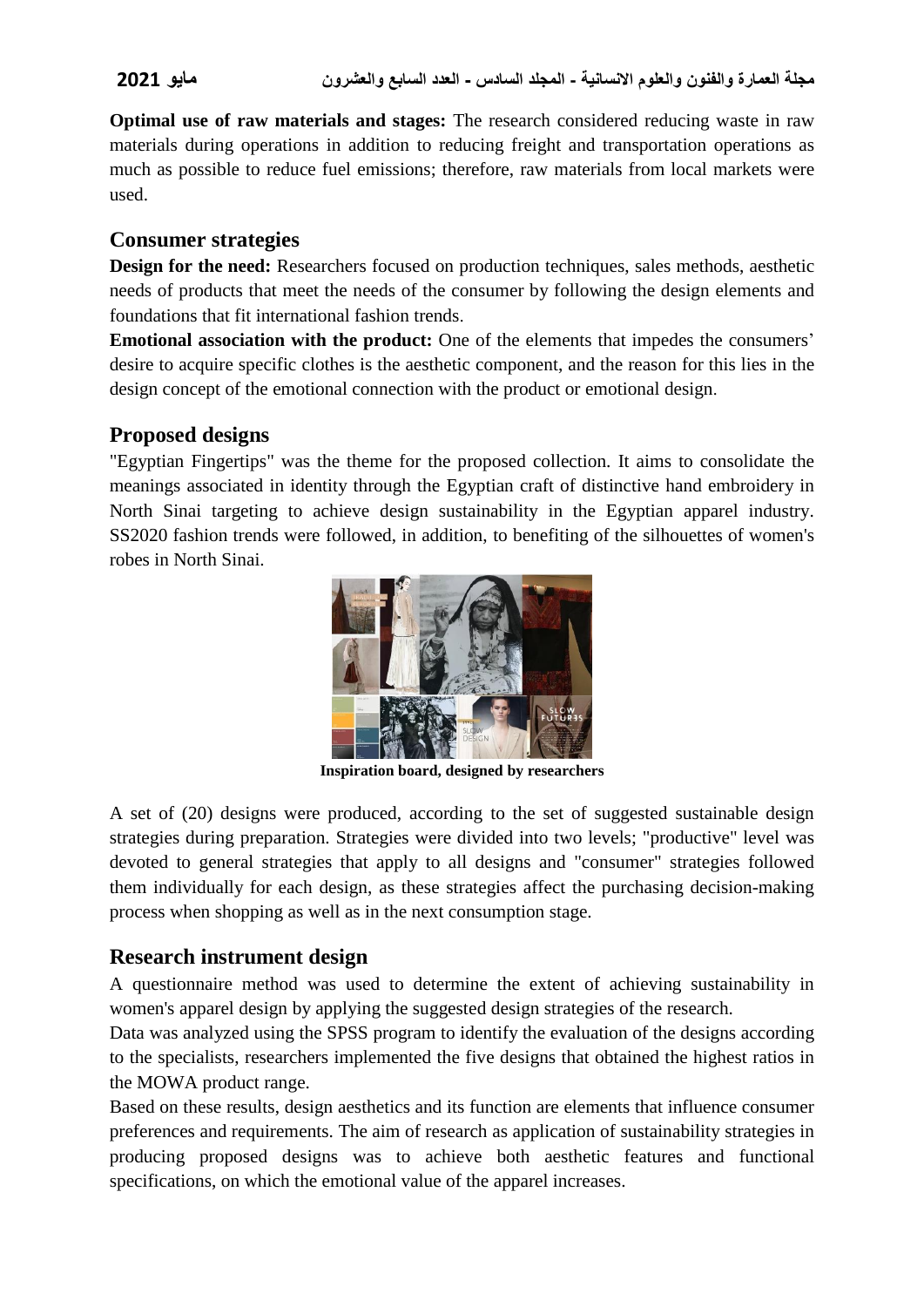# **Aesthetic features of sustainable clothing design:**

The researchers found that the aesthetic features of clothing design depend on the aesthetic response; which is based on three elements: the shape is the basis of the design, the viewer is the observer of the shape, and the context is the surrounding atmosphere that affects the design vision.

In determining the functional characteristics of sustainable clothing design, researchers relied on the six functions of Victor Pabanic, which consists of:

1. Curriculum: interaction among tools, processes and materials, and the effectiveness of their use in design.

2. Usage: effectiveness of using design as a way to protect the user's body, and a symbol of its uniqueness.

3. Conscious planning: design is contemporary and reflects the level or conditions of society.

4. Need: need is related to survival, identity and the formation of goals, as clothing must meet one type of need at one or more of these levels.

5. Aesthetics: the formal aspect that characterizes the design to achieve its function.

6. Interconnection: design interconnectedness with consumer values and culture.

# **Producing sustainable design within the framework of consumer requirements:**

Structural elements of material, texture, shape, and accessories, formed through their interconnectedness with each other, and with the environment surrounding the user; identity and exclusivity, which raises the level of social communication for the design, and clothing designs interact with the user's movement. Proposed apparel designs should not hinder user movements, using loose or open design, or openings that take into account ergonomic elements, in addition to the nature of the materials that provide physiological comfort. Thus enhancing the value of social sustainability of the designs implemented, and each design was implemented based on a set of determinants of sustainable design reference, from the interaction of colors and materials, and the impact of each of them on the user, while also taking into account aspects affecting consumer preferences.



**Figure 2**  $1<sup>st</sup>$  **design** after **production**



**Figure 3**  $2<sup>nd</sup>$  **design** after **production**



**Figure 4**  $3<sup>rd</sup>$  design after **production**



**Figure 5 design after th 4 production**



**Figure 6**  $5<sup>th</sup>$  design after **production**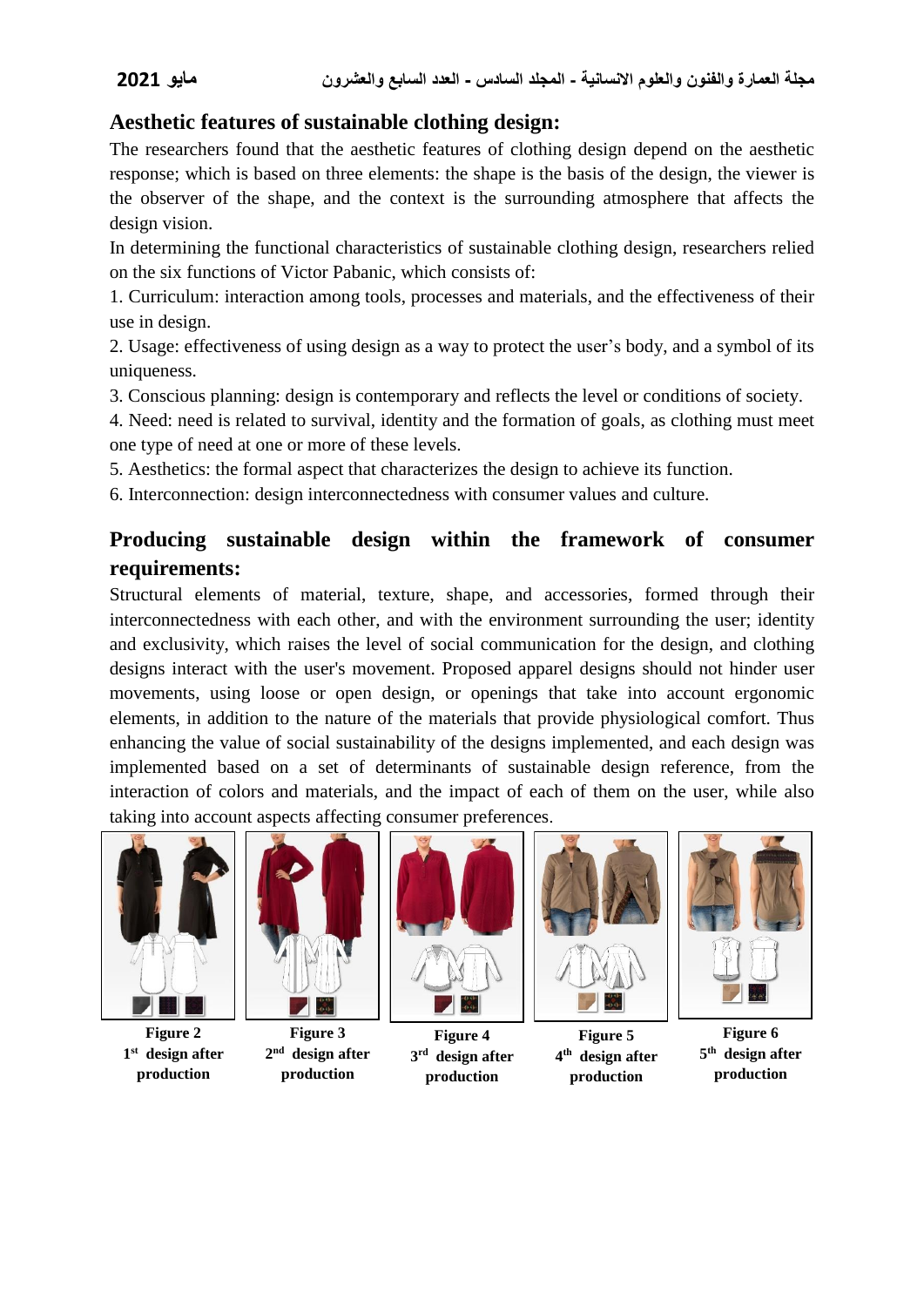#### **Results**

The research confirmed the effective role of the design stage in directing the apparel industry in the Egyptian market towards achieving sustainability.

The application of sustainability in the design of apparel requires a study of the economic, environmental and social dimensions.

Sustainable design is based on conscious specifications, working to meet the needs of the consumer within the framework of the quality of apparel on the functional and aesthetic level.

Designer can define the approach that the concept of sustainability seeks, and influence all levels and stages of the apparel industry.

Designing apparel has an important sustainable dimension, which is its functional quality on the one hand, and aesthetic on the other.

- The value of apparel for a consumer affects his consumption pattern.

- Sustainable design of apparel achieves high-quality consumer standards, thereby reducing chances of disposal.

Real awareness of the concept of sustainability contributes to determining the importance of sustainable design and its effectiveness in reducing resource consumption.

Sustainable design has become a global trend and it is spreading, therefore it must be placed among the priorities of the apparel industry in the Egyptian market.

The inclusion of sustainability in the apparel industry has become a necessity more than a kind of luxury.

#### **Resources**

1. **Black. S,** "The Sustainable Fashion Handbook", Thames & Hudson Ltd, London, (2012)

2. **Caia Y., Chenb Y., Siqinc T., Choia T., Chungb S.,** "Pay upfront or pay later? Fixed royal payment in sustainable fashion brand franchising", International Journal of Production Economics, [https://doi.org/10.1016/j.ijpe.2019.03.025,](https://doi.org/10.1016/j.ijpe.2019.03.025) (2019), pp 95-105

3. **Christopher S.**, "Sustainable Fashion Supply Chain Management from Sourcing to Retailing", Springer International Publishing, Switzerland, (2014)

4. **Eun-Ju L., Hanah C., Jinghe H., Dong Hyun K., Eunju K., Kyung Hoon K.,** "How to "Nudge" your consumers toward sustainable fashion consumption: An fMRI investigation", Journal of Business Research, [https://doi.org/10.1016/j.jbusres.2019.09.050,](https://doi.org/10.1016/j.jbusres.2019.09.050) (2019), pp 1-13

5. **Goworek, H.,** "Managing sustainability in the fashion business: Challenges in product development for clothing longevity in the UK", Journal of Business Research (2018), [https://doi.org/10.1016/j.jbusres.2018.07.021,](https://doi.org/10.1016/j.jbusres.2018.07.021) (2018), pp 1-13

6. **Gwilt A.,** "Practical Guide to sustainable fashion", Bloomsbury visual arts, (2014)

7. **Gwilt A., Rissanen T.,** "Shaping Sustainable Fashion. Changing the Way We Make and Use Clothes", Earth scan, London, Washington DC (2011)

8. **Karaosman, H.,** "Behind the runway: Extending sustainability in luxury fashion supply chains", Journal of Business Research, [https://doi.org/10.1016/j.jbusres.2018.09.017,](https://doi.org/10.1016/j.jbusres.2018.09.017) (2018), pp 1-12

9. **Nayak R., Akbari M., Maleki Far S.,** "Recent sustainable trends in Vietnam's fashion supply chain", Journal of Cleaner Production, [https://doi.org/10.1016/j.jclepro.2019.03.239,](https://doi.org/10.1016/j.jclepro.2019.03.239) (2019), pp 291-303